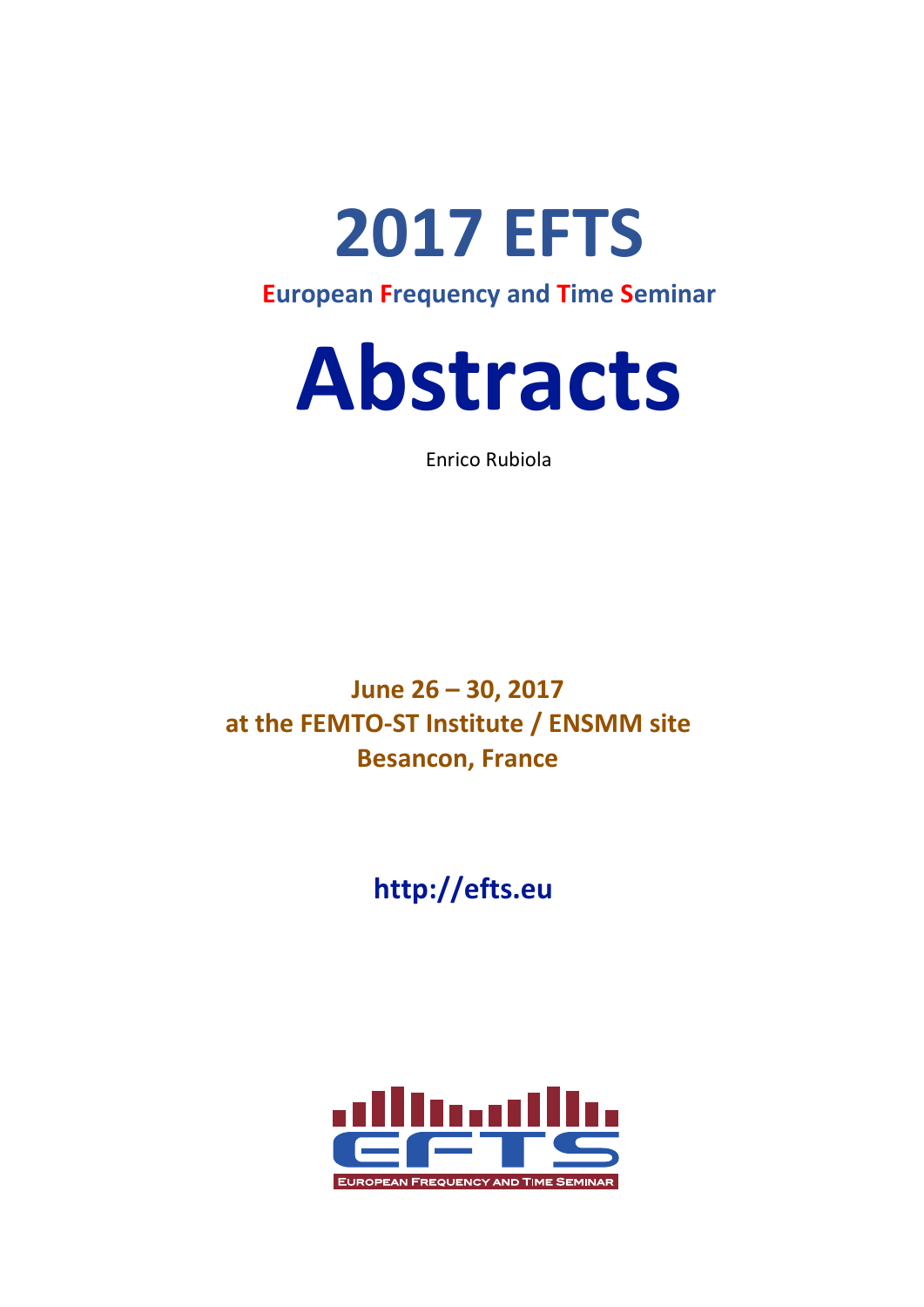# **Scientific Council**

Anne Amy-Klein, LPL, Villetaneuse, France Jean-Pierre Aubry, consultant, Switzerland Andreas Bauch, PTB, Braunschweig, Germany Jean-Paul Berthet, CNRS/MRCT, Meudon, France Emmanuel Bigler, FEMTO-ST Institute, Besançon, France Charles Cayron, LNE, Paris, France Pascale Defraigne, ROB, Brussels, Belgium Noel Dimarcq, SYRTE, Paris, France Helen Margolis, NPL, Teddington, United Kingdom Gaetano Mileti, LTF / University of Neuchatel, Switzerland Gérard Petit, BIPM, Int'l Organization Enrico Rubiola (chairman), FEMTO-ST Institute, Besançon, France François Vernotte, Observatory of Besançon, France

# **Lecture Coordination**

Gaetano Mileti Enrico Rubiola Francois Vernotte

# **Laboratories**

Yannick Gruson Enrico Rubiola

# **Event Management**

**Aryanne Hicks** Joël Petetin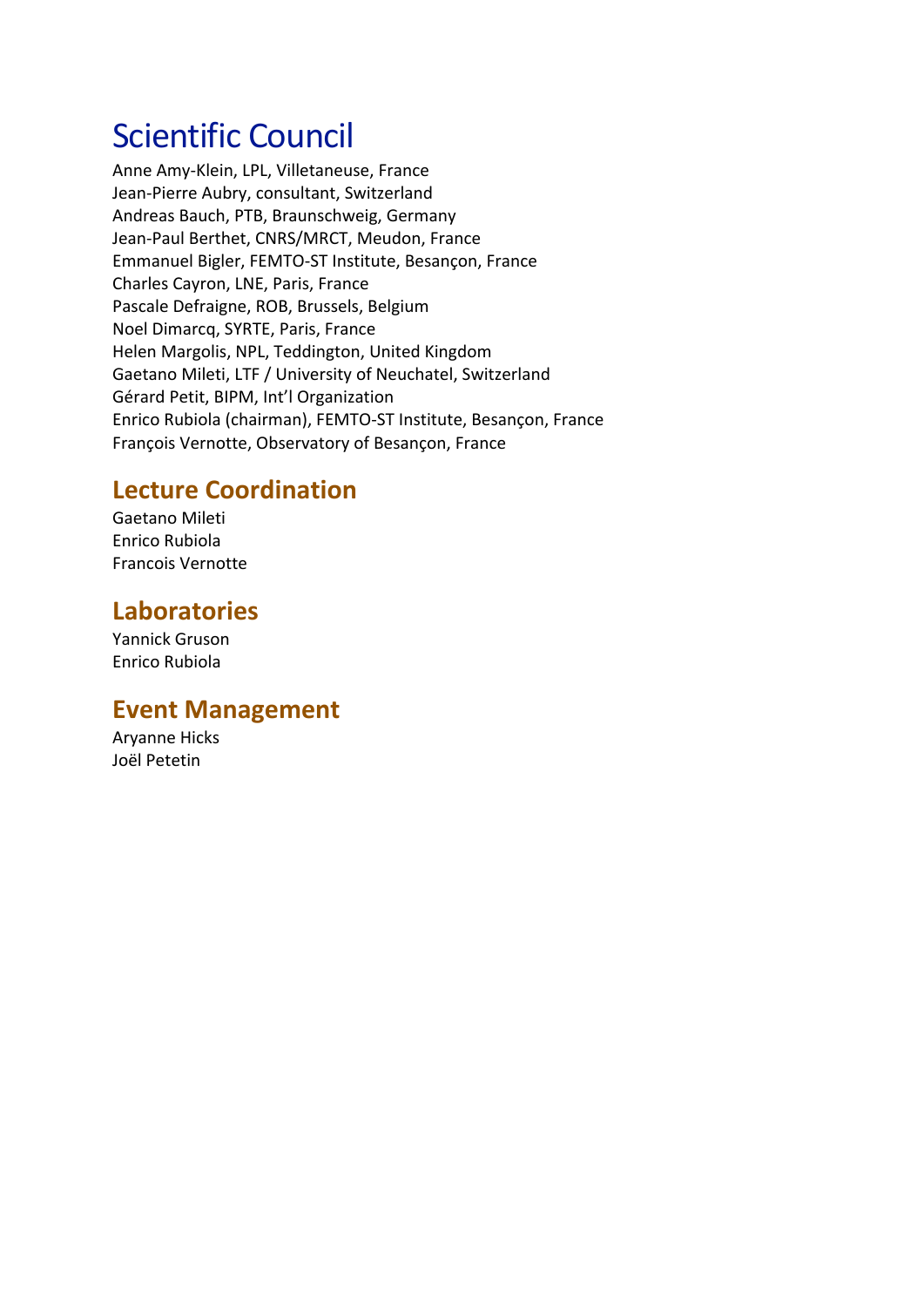| 2017 EFTS Week Schedule |                                                           |                                                           |                                                                |                                                                           |                                                                             |                                                                                 |
|-------------------------|-----------------------------------------------------------|-----------------------------------------------------------|----------------------------------------------------------------|---------------------------------------------------------------------------|-----------------------------------------------------------------------------|---------------------------------------------------------------------------------|
| <b>Time</b>             | Mon, June 26                                              | Tue, June 27                                              | Wed, June 28                                                   | Thu, June 29                                                              | Fri, June 30                                                                | Colors                                                                          |
| 8:15                    | 7:30-8:25 Registration                                    | Coffee                                                    | Coffee                                                         | Coffee                                                                    | Coffee                                                                      | Logistics & events<br><b>Lectures</b>                                           |
| $8:30 - 9:20$           | Welcome<br>Introduction to TF<br>Noel Dimarcq, SYRTE (F)  | <b>Synch in Networks</b><br>J.P. Aubry (CH)               | <b>Cold Atoms</b><br>C.Lacroute, FEMTO                         | <b>Small Clocks</b><br>Ch.Affolderbach,                                   | 8:30-10:30<br>Lab <sub>5</sub><br>Atoms, Resonators,<br><b>White Rabbit</b> | Labs / computer<br><b>Welcome &amp; Closing</b>                                 |
| $9:20 - 10:10$          | <b>Oscillators Primer</b><br>J.P. Aubry (CH)              | Relativity<br>G.Petit, BIPM (Int'l)                       | Navig / GNSS<br>P. Defraigne, ORB (BE)                         | <b>Gravitational Waves</b><br>Valerio Boschi<br><b>Europ Gravitat Obs</b> |                                                                             | Contents<br>By color                                                            |
| $10:10 - 10:40$         | <b>Coffee &amp; cookies</b>                               | <b>Coffee &amp; cookies</b>                               | Coffee & cookies                                               | Coffee & cookies                                                          |                                                                             | Chapter 1                                                                       |
|                         | <b>Phase Noise</b>                                        | <b>Intro Atomic Clocks</b>                                | <b>Quantum Information</b>                                     | <b>Optical Clocks</b>                                                     | 10:30 Coffee                                                                | <b>General and</b>                                                              |
| $10:40 - 11:30$         | E.Rubiola, FEMTO                                          | G.Mileti, LTF (CH)                                        | Nicolas Treps, LKB (F)                                         | L. De Sarlo, SYRTE (F)                                                    | 11:00-12:30<br>Visit Femto                                                  | Applications<br>E. Rubiola<br><b>Chapter 2</b><br><b>Meas &amp; Oscillators</b> |
| $11:30 - 12:20$         | Variances<br>F.Vernotte, OB (F)                           | <b>Time Scales</b><br>G.Petit, BIPM (Int'l)               | Satellite Synch<br>P. Defraigne, OB (BE)                       | <b>White Rabbit</b><br>Dimitris Lampridis,<br>CERN (Int'l)                |                                                                             |                                                                                 |
| $12:20 - 13:50$         | Lunch                                                     | Lunch                                                     | Lunch                                                          | Lunch                                                                     | 12:30 Lunch                                                                 | E. Rubiola                                                                      |
| $13:50 - 14:40$         | Controls<br>G.Cabodevila, FEMTO                           | <b>Atomic Clock Phys</b><br>G.Mileti, LTF (CH)            | <b>Sync over Fibers</b><br>A.Amy-Klein, LPL (F)                | <b>FS Combs</b><br>A.A. Klein, LPL (F)                                    | 14:00-16:00<br>Lab 6                                                        | <b>Chapter 3</b>                                                                |
| $14:40 - 15:30$         | <b>Quartz Oscillators</b>                                 | <b>Stabilized Lasers</b>                                  | Coffee                                                         | <b>Historical Perspective</b>                                             | Atoms, Resonators,<br><b>White Rabbit</b>                                   | <b>Atomic Clocks</b><br>G. Mileti                                               |
|                         | J.P. Aubry (CH)                                           | C.Lacroute, FEMTO                                         | 15:10-17:10                                                    | F.Vernotte, OB (F)                                                        |                                                                             |                                                                                 |
| $15:30 - 16:00$         | Coffee                                                    | Coffee                                                    | Lab <sub>3</sub>                                               | Coffee                                                                    | You are free                                                                | <b>Chapter 4</b>                                                                |
| $16:00 - 18:00$         | Lab 1<br>PM/AM noise,                                     | Lab 1<br>PM/AM noise,                                     | <b>GPS &amp; PRN</b><br>17:10 Go downtown                      | Lab 4<br><b>GPS &amp; PRN</b>                                             |                                                                             | <b>Timing &amp; Transfer</b><br>F. Vernotte                                     |
|                         | <b>Data Analysis</b>                                      | <b>Data Analysis</b>                                      |                                                                |                                                                           |                                                                             |                                                                                 |
| $18:00 - 19$            | <b>Visit Observatory</b>                                  | Backup for the Observatory<br>visit, depending on weather | <b>Museum of Time</b><br><b>Drink</b>                          | Go downtown                                                               |                                                                             | Laboratories<br>Y. Gruson & E. Rubiola                                          |
| $19 - 20$               |                                                           |                                                           |                                                                | <b>Social Dinner</b>                                                      |                                                                             |                                                                                 |
| $20 - 21:30$            | Dinner on your own                                        | Dinner on your own                                        | Dinner on your own                                             | downtown<br>(short closing speech                                         |                                                                             | Last update                                                                     |
| $21:20 - 24$            | Backup for the Astronomy session,<br>depending on weather | Astronomy                                                 | Last chance for the Astronomy<br>session, depending on weather | at the restaurant)                                                        |                                                                             | May 20                                                                          |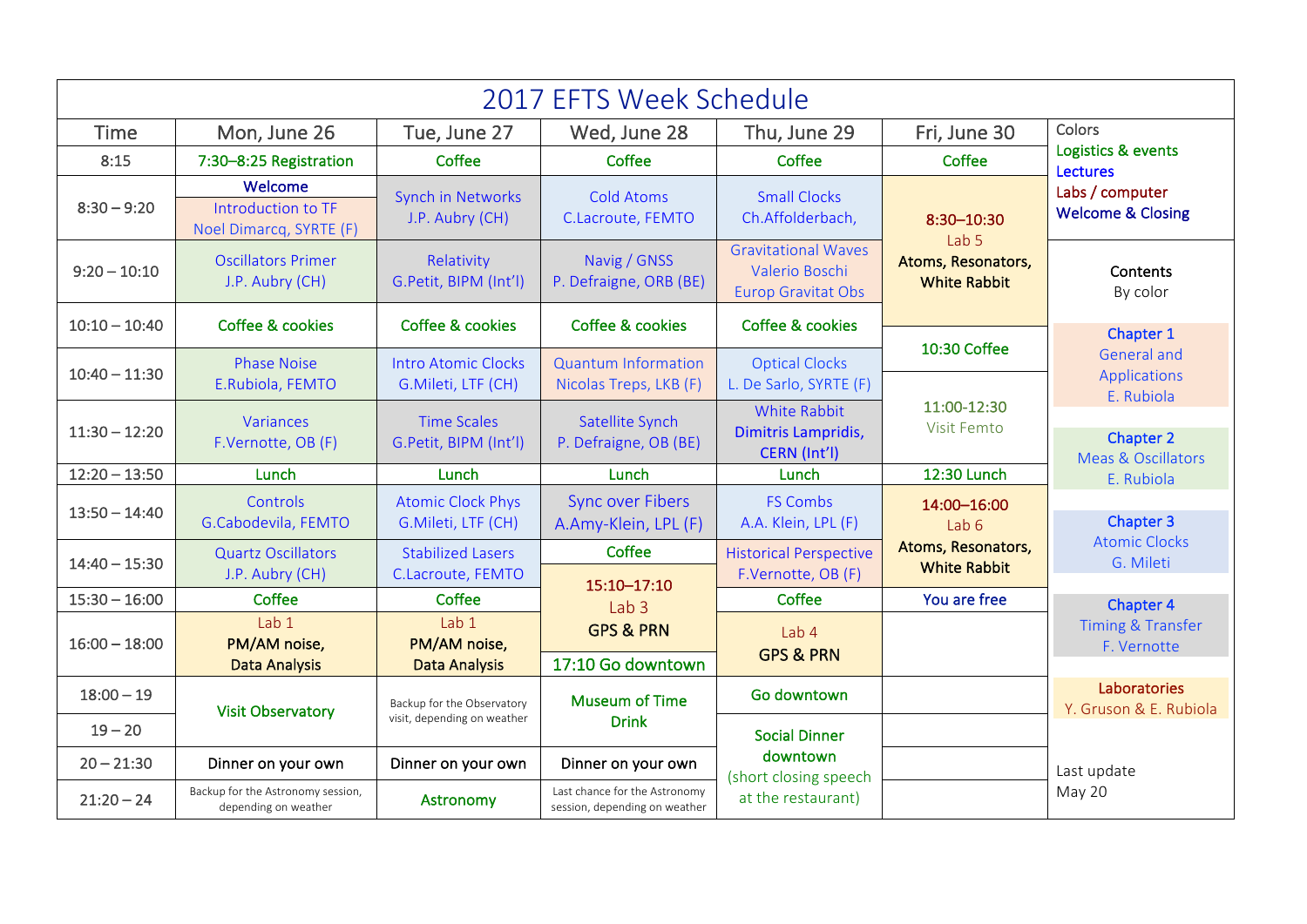# Lecture Abstracts

# **1 Monday, June 26**

# **1.1 Introduction to Time and Frequency Metrology**

### **Noel Dimarcq, LNE-SYRTE, Observatoire de Paris, France**

This introductory lecture will provide general and basic information on different topics related to time & frequency  $(T/F)$  measurements that will be detailed later in more specialized lectures. First, different concepts for time measurement will be described, from Earth rotation to atomic clocks. Then, the different ways to characterize the uncertainties in frequency, phase and time domains will be presented. The stability and accuracy will be defined, and the basic scheme for their measurements will be discussed, as well as the influence of the distribution technique when the user is far from the T/F standards. The wide exploitation of T/F measurement precision will be illustrated with a short presentation of various applications, from fundamental science to operational systems used in daily life.

# **1.2 Oscillator Primer**

### Jean-Pierre Aubry, FEMTO-ST Institute, also Consultant, Neuchatel, Switzerland

In this lecture we will provide the basics on resonators and oscillators. We first recall the harmonic oscillators and provide some basics on time to frequency (from frequency to time). A review of main definition of frequency or time signals characteristics (accuracy, stability, time and phase noise) related to the intrinsic resonator performances is introduced. 

Various oscillating technologies used in nowadays systems or clock are introduced, ranging from the quartz diapason, solid state oscillators (MEMS SI), miniature atomic clocks, dielectric resonators, industrial Atomic standards, cold dielectric, cold atoms and up to optical clocks on scientific side. Dedicated oscillators technologies related to main applications (Metrology, Space, military, Industrial, consumer...) are reviewed. Trends and evolution of application and needs are given, showing developments in cost and size reduction for mass market, in environmental immunity, and in the continuous frequency increase demand, or the permanent quest for better frequency stability are given. 

# **1.3 The Measurement of Phase Noise**

### **Enrico Rubiola, FEMTO-ST Institute, Besancon, France**

As a matter of fact, most systems rely on a time or frequency reference, and the *stability*, rather than accuracy, is the most desired feature.

This lecture focuses on the stability of such reference, described in terms of random phase fluctuations. The spectral measure of such fluctuations is referred to as phase noise, and denoted with  $S\varphi(f)$  or L(f). The amplitude noise, denoted with  $S\alpha(f)$  is also important in some cases, chiefly in optics.

We review the basic concepts, the elementary noise mechanisms, origin of noise in components, the measurement methods for components and oscillators, and the crossspectrum method.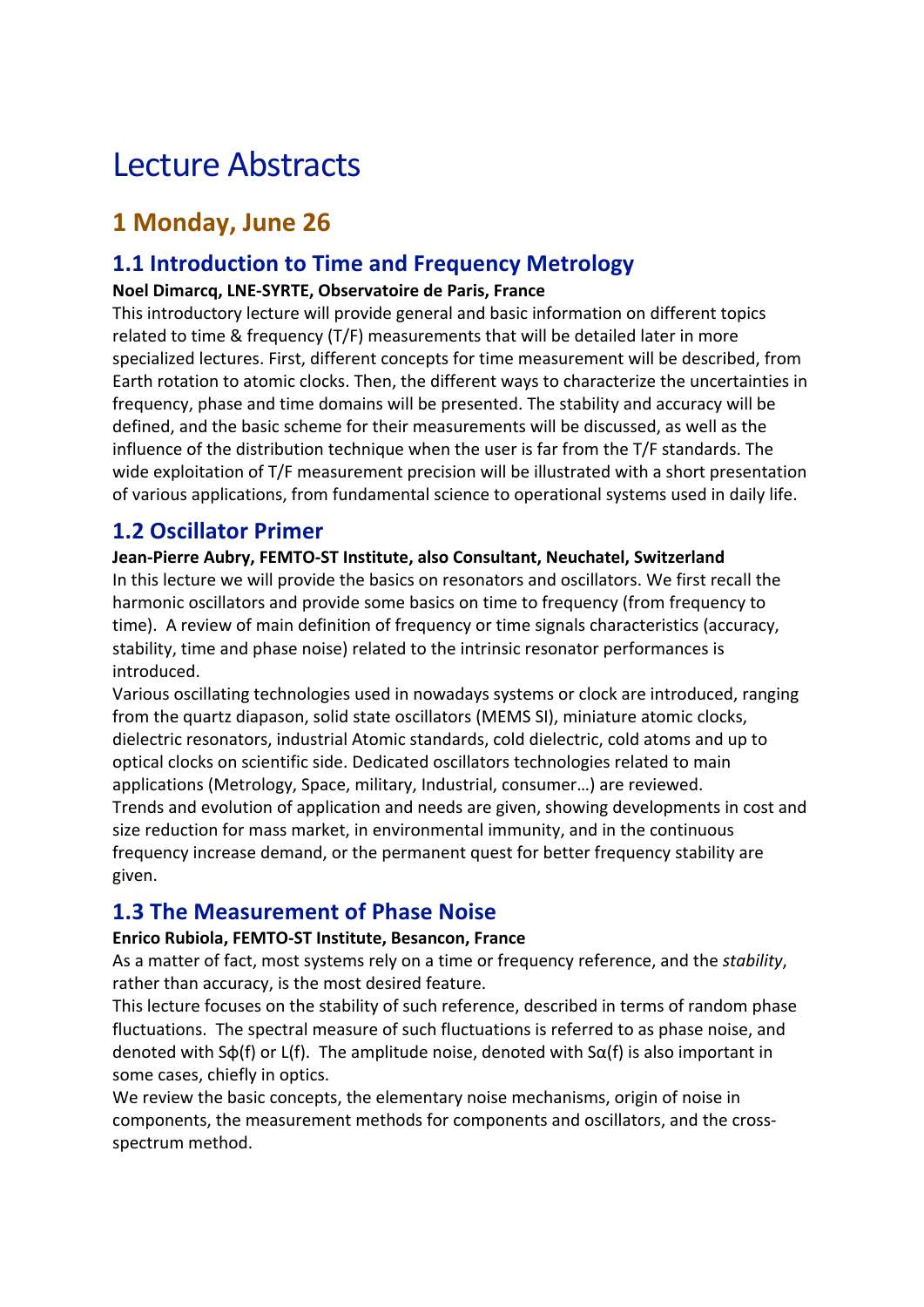# **1.4 Variance Measurements**

#### **Francois Vernotte, Besancon Observatory, France**

After having defined the useful quantities in the time and frequency field, in the time domain as well as in the frequency domain, we will introduce the main time stability estimator: the Allan variance. It will be described as a statistical tool as well as a spectral analysis tool. We will then introduce other variances defined in the same way as the Allan variance and describe their properties. Finally, we will give practical examples of use of the variance analysis.

# **1.5 Servo Loops**

#### Gonzalo Cabodevilla, FEMTO-ST Institute, Besancon, France

The point of the presentation is to highlight some interactions between frequency control and automatic control and to give some perspectives of applications of well-known controllers in the field of time and frequency control. Analog servo loops are well known in the community of time & frequency, but recently the extensive use of digital controls allow a glimpse at the jungle of different types of digital controllers. After some tips and tricks concerning the analog control like the limitations of the well-known PID, an overview of the digital methods will be shown with their domains of applications, their pros and cons. From the digital PID to the Dead-Bit controller passing through the RST controllers, the main methods will be shown. We will give attention to the state space approach and related tools, like the LQ regulator, the Luenberger observer and the Kalman filter.

### **1.6 Quartz Oscillators**

#### Jean-Pierre Aubry, FEMTO-ST Institute, also Consultant, Neuchatel, Switzerland

In this lecture we will describe quartz resonators and oscillators. We first describe the basic operation of a resonator construction, a travelling acoustic wave (defined by polarization, propagating vector, velocity, ...), by material / crystallographic properties and resonant condition provided by the specific device geometry. The most popular one, the low frequency 32 kHz diapason resonator, is briefly described. More detailed analysis of contoured resonator is given, to introduce the quest for high stability resonators (energy trapping for high Q optimization, process for ageing improvement). Various specific technologies (high frequency mesa, zero stress mounting, material sweeping, ...) are described. Optimization of the compromise "size / performance" resonator, through energy trapping optimization, involving sophisticated geometry and mathematically solved via perturbation methods, is also described.

Various oscillators technologies (XO, TCXO, VCXO, OCXO, MXO, etc.) are described in term of performances (size, power, performance) and applications.

In the final part, we will describe shortly the competition between the low end quartz oscillators and to date MEMS Si technology, providing lower size and cost and better performance than regular fundamental mode quartz, and competition from MEMS atomic clock arriving on the high end timing accuracy.

# **2 Tuesday, June 27**

### **2.1 Synchronization over Networks**

Jean-Pierre Aubry, FEMTO-ST Institute, also Consultant, Neuchatel, Switzerland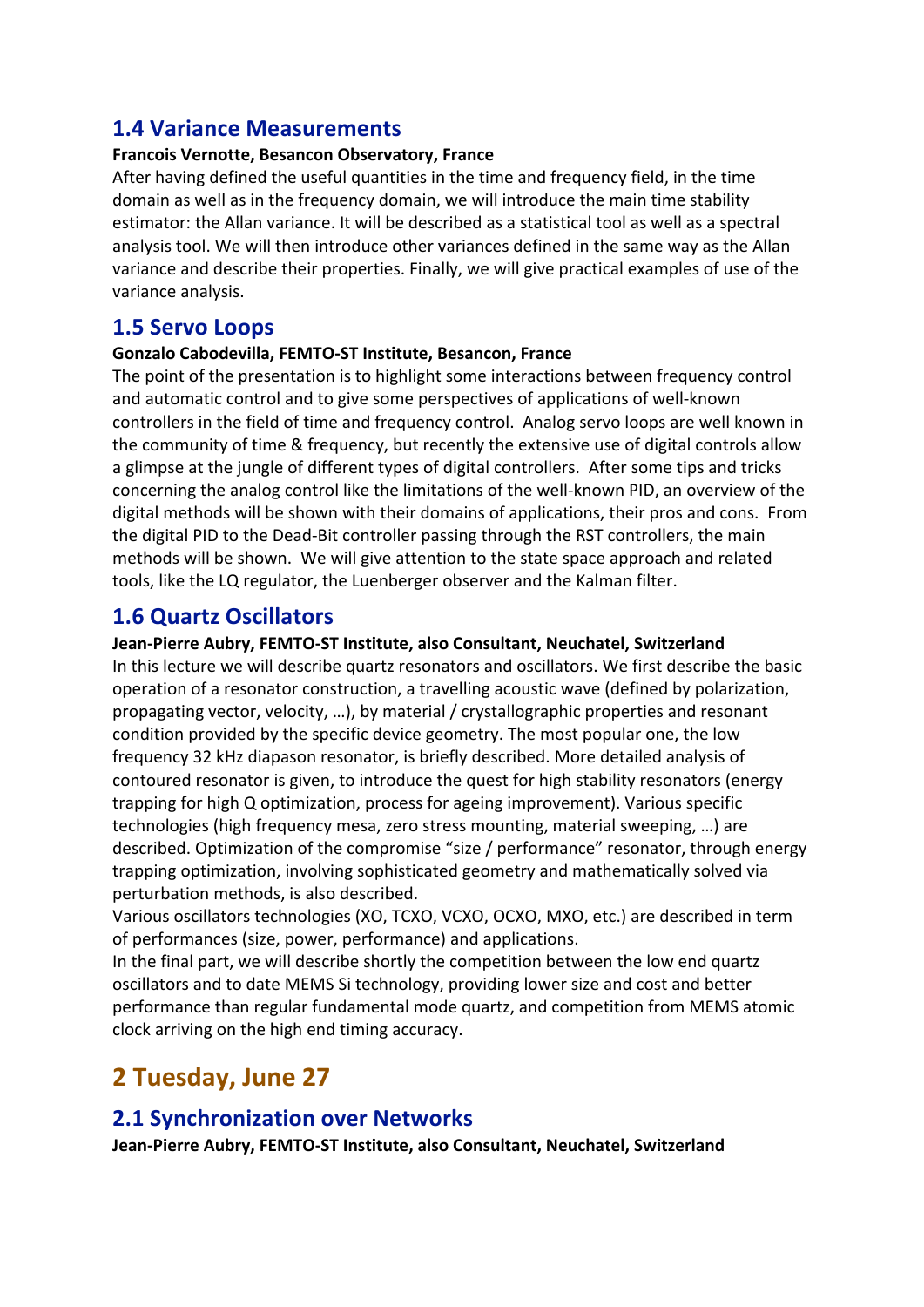In the first part of this lecture, the trends in timing requirement within today's networks are reviewed. The evolution of telecommunication network demand is described, from the frequency requirement of the original analog system, though the frequency accuracy requirement in the PDH/SDH infrastructure, up to the actual requirement of timing accuracy in IP based network, asking for microsecond level accuracy. Many other networks exhibit similar time requirement. Banking system requirement (High Frequency Trading asking for sub-microsecond) and energy distribution (smart metering and Smart Grid asking submicrosecond over low voltage distribution to perform input/output energy flow integration management within the overall network), are described.

Security requirements are also described, identifying the criticity of operation based on the availability of synchronous time reference all over networks. Security concern on GNNS-only based solution are pointed out, paving the way to time dissemination over fiber networks.

In the second part of the lecture, we will focus on the network capability in time transfer, over industrial networks. Various technologies are described, point to point or point to multipoint, using cable or optical fibers. Protocol operating over fiber (amplitude modulation) or embedded in telecom layer, such as time stamp in SDH layer or in IP layer are reviewed. Technologies such as IRIG, NTP, PTP v2 (IEEE 1588), PTP-White Rabbit (detailed in another lecture) are described.

### **2.2 Relativity for Reference Systems and Time Metrology**

#### Gerard Petit, BIPM, Int'l organization (Paris, France)

The lecture includes three parts:

1. A very quick reminder of some basic features of the relativity theory, notably the notions of proper and coordinate time and the conventions for simultaneity and synchronization, ending with the post-Newtonian formalism used to express the metric tensor and coordinates for the Solar system barycentric and for the geocentric systems.

2. A presentation of the current definitions and realizations of space-time reference systems for the Solar system and for the Earth, respectively the International Celestial Reference Frame and the International Terrestrial Reference Frame. The time coordinates of these systems are defined and the transformation between the time coordinates are given with practical formulas.

3. Application of the formalism in the geocentric system to solve practical problems encountered when using or comparing clocks in the vicinity of the Earth: the transformation between proper time and coordinate time for clocks on the Earth and in GNSS satellites (with the well-known "gravitational redshift"); the computation of the coordinate time of propagation of an electromagnetic signal in the vicinity of the Earth (needed e.g. for laser ranging or for GNSS signals).

### **2.3 Introduction to Atomic Clocks**

#### **Gaetano Mileti, LTF, Neuchatel, Switzerland**

This lecture will introduce the chapter on atomic clocks and will be divided in two parts. In the first part, we will describe the basic principles of atomic frequency standards and present their general functional principles as well as their main building blocks. In the second part, we will give specific examples of atomic clocks of various types: commercial, laboratory, primary, etc. We will conclude the lecture by presenting the main current trends of the field.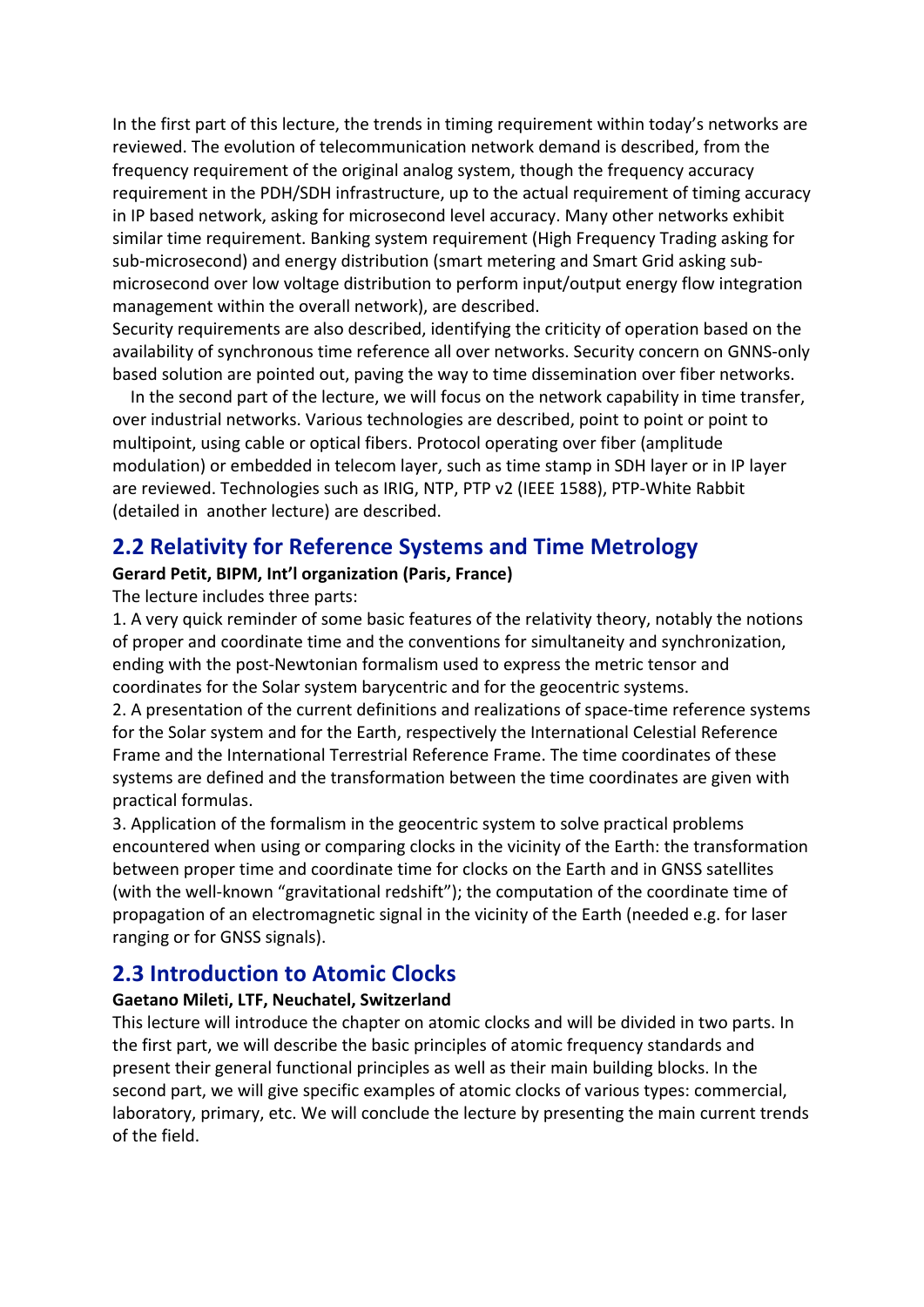# **2.4 Atomic Timescales**

#### Gerard Petit, BIPM, Int'l organization (Paris, France)

The lecture presents the main features of atomic timescales, with a particular emphasis on those under the responsibility of the BIPM (TT(BIPM), TAI, UTC, UTCr) which all provide realizations of Terrestrial Time TT (a coordinate time of the geocentric system). International Atomic Time TAI (from which UTC is derived) is generated on a monthly basis using an ensemble of atomic clocks and time transfer techniques which are presented. The algorithms for TAI and its performance in stability and in accuracy are given. TAI accuracy is provided by primary frequency standards (Cs fountains, based on the Cs transition defining the second) and secondary frequency standards (presently one Rb fountain) regularly operated in a number of contributing time laboratories. Frequency standards also form the basis for TT(BIPM), the ultimate reference time coordinate produced by the BIPM. Finally, recent developments such as UTCr, a rapid realization of UTC available on a weekly basis, are presented and some information is given on upcoming and future developments of time transfer techniques and atomic clocks and on their potential impact on atomic timescales.

# **2.5 Atomic Clock Physics**

#### Gaetano Mileti, LTF, Neuchatel, Switzerland

The lecture concerns the main basic physical phenomena occurring in an atomic clock. First, we will recall the principles of nuclear magnetic resonance and show how the classical Bloch equations may be generalized to describe any resonant interaction of an electromagnetic field with an atom or an ensemble of atoms. Using the developed formalism, we will then present selected topics relevant for atomic clocks: the Ramsey scheme, the Dick effect, the AC Stark shift, the laser radiative forces, etc. Finally, we will discuss some examples of applications of atomic clocks, which will illustrate the various areas of research in this active field.

# **2.6 Stabilized Lasers**

#### **Clement Lacroute, CNRS, FEMTO-ST Institute, Besancon, France**

Lasers can be found in most modern experimental physics laboratories. The fast spreading of coherent optical sources has deeply revolutionized the fields of atomic and molecular spectroscopy as well as time and frequency metrology. Among other things, lasers can be used for laser-cooling of ions, atoms or molecules, optical pumping, detection of atomic fluorescence or absorption, etc. For all these applications, the laser frequency needs to be stabilized to some level, with the most stringent specifications being required when a laser is used as the local oscillator in an optical atomic clock.

In this lecture, I will first present the basics of Light Amplification by Stimulated Emission of Radiation, before presenting a few frequency stabilization techniques, with a focus on saturated absorption by an atomic vapor and on ultra-stable Fabry-Perot cavities.

# **3 Wednesday, June 28**

# **3.1 Cold Atoms**

#### **Clement Lacroute, CNRS, FEMTO-ST Institute, Besancon, France**

Proposed theoretically in the 1970s and pioneered experimentally in the 1980s, optical trapping and cooling of neutral atoms had an immediate impact on time and frequency metrology. The use of cold atoms enables both increased interaction times and better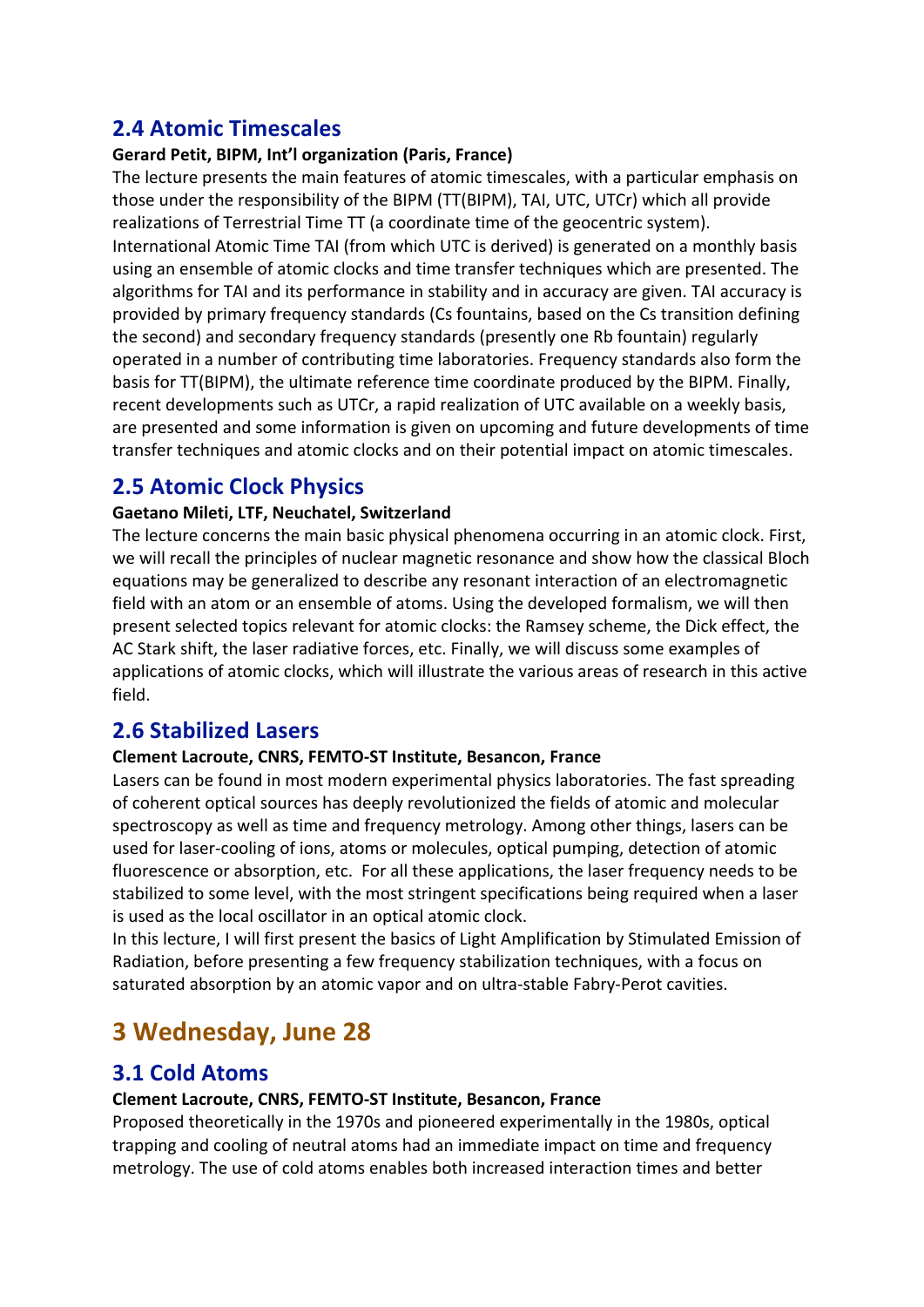control of the atomic state through optical pumping. The atomic fountain clock is the most remarkable example of cold atoms clocks, and has been the best atomic standard for almost twenty years. Today's optical standards also rely on laser cooling. Other techniques such as isotropic cooling or magnetic trapping have also been used successfully.

In this lecture I will emphasize the theoretical basis of laser cooling and illustrate its use in the case of microwave clocks. I will first explain how the optical force can induce Doppler cooling or optical dipole potentials (eg., optical lattices or optical tweezers). I will then focus on the most widely spread experimental tool: the Magneto-Optical Trap. Several examples of microwave clocks based on cold atoms will finally be illustrated, with a focus on the atomic fountain clock.

# **3.2–3.3 Time Transfer I and II**

#### Pascale Defraigne, Royal Observatory of Belgium,

Time and frequency comparisons represent an integral part of time and frequency metrology in general. In both parts of my lecture, I will concentrate on the use of radiosignals for that purpose.

The operation of a Global Navigation Satellite System (GNSS) is one of the most obvious uses of timing signals, and at the same time, the reception of GNSS signals has been used for time transfer since the early 1980s when just the first few GPS satellites were in the sky. In my lecture I will present the current status, and explain the uncertainty that can be achieved. GNSS signals are frequently considered as sources of time and the time unit. I will briefly touch one particular class of equipment that is widely used in laboratories and calibration facilities, namely the GNSS disciplined oscillator. I will also discuss the issue whether GNSS-time can be regarded as "legal time".

Part II of my lecture will deal with the less common but scientifically very important subject of Two-way Satellite Time and Frequency Transfer. This technique has also been used since the 1980s, but recently new kinds of signals and signal processing were demonstrated, giving evidence that this technique keeps (at least partially) pace with the advances in the performance of frequency standards. I will briefly discuss the use of TWSTFT between ground and the International Space Station in the frame of the ACES project and in proposed future space-born time-dissemination services. Last but not least I should say a few words on time dissemination for the common man via long wave signals. It is oldfashioned, but it serves Millions.

# **3.4 Quantum Information**

**Nicolas Treps, University Pierre and Marie Curie, Paris, France** The abstract will be available soon

# **3.5 Optical Fiber Links**

#### Anne Amy-Klein, LPL, University Paris 13, France

Long distance ultra-stable frequency transfer is an issue for time and frequency metrology. For over 10 years, optical fiber links have brought the potential to transfer frequency with very high accuracy and stability thanks to an active compensation of the phase noise induced by the propagation in the fiber. First optical links used an amplitude modulated optical carrier around  $1.55 \mu m$  to transfer radio-frequency or microwave signals. A significant gain has been achieved using the very high frequency ( $\approx$ 200 THz) of the optical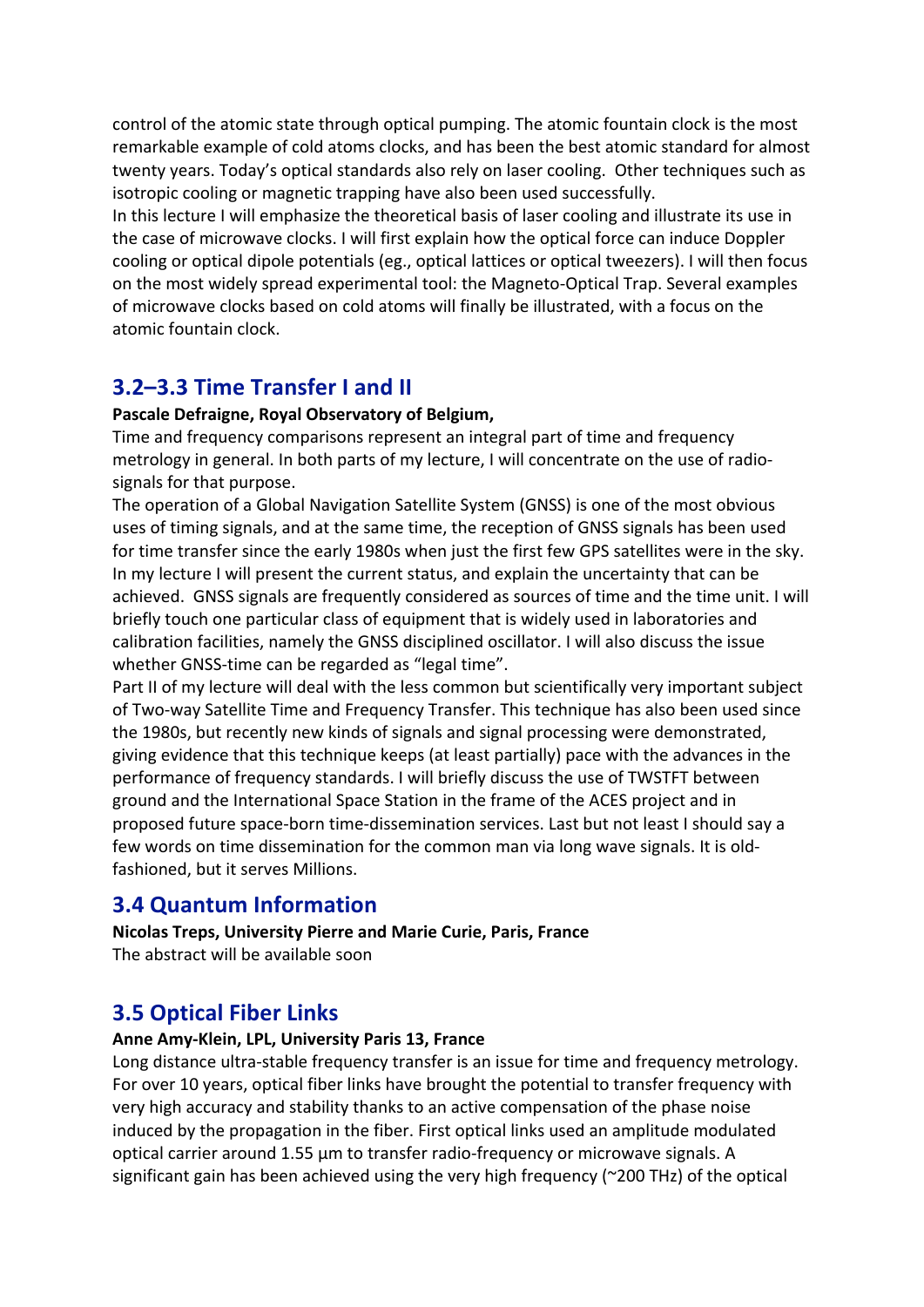carrier to transfer an ultra-accurate and stable optical frequency reference over long distances. Since a few years, several experiments of optical frequency transfer were reported over dedicated fiber or Internet fiber over a few hundreds of km. Current developments are concerning the extension of the fiber network to a continental scale, time transfer and applications to remote clocks comparison or laser stabilization.

# **4 Thursday, June 29**

### **4.1 Small Clocks**

#### **Christoph Affolderbach, LTF, Neuchatel, Switzerland**

This lecture will give an overview over the physics and development of miniature and chipscale atomic clocks. After a motivation and application examples for these clocks, we will discuss the main clock schemes of relevance for their realization. A number of different approaches for the realization of the main clock components will be presented, in particular for miniaturized alkali vapour cells. Finally, examples of miniature atomic clock realizations and selected new trends towards miniature atomic clocks will be discussed.

### **4.2 Optical Clocks**

#### Luigi De Sarlo, LNE-SYRTE, Observatoire de Paris, France

In optical clocks, an ultra-stable laser is locked on a narrow atomic resonance in the optical domain of the electromagnetic spectrum (hundreds of THz), yielding a large resonance quality factor of 1015. Thanks to this high quality factor, optical clocks are now the best frequency references, both in terms of frequency stability and in terms of control of systematic effects. I will present the basic principles of optical clocks, including notions about motional effects and trapping techniques, and give a comparative overview of the current performances of the two main families of optical clocks, namely ion optical clocks and optical lattice clocks, as well as the perspectives they offer.

### **4.3 Gravitational Waves**

#### **Valerio Boschi, European Gravitational Observatory, Pisa, Italy**

On September 14th 2015 the space-time perturbations generated by a coalescing black hole binary, as predicted by general relativity, have been detected for the first time, opening a new era in observational astrophysics. Second generation gravitational wave interferometers, like Advanced LIGO and Advanced VIRGO, are able to measure the differential displacement of their mirrors with an accuracy of about  $10^{\circ}$ -20 m at 100 Hz. We will present an overview of the experimental techniques used in the detection of gravitational waves focusing our attention on the control of the optical and seismic attenuation systems used in modern interferometers.

### **4.4 White Rabbit**

#### **Instructor TBD, CERN, Geneva, Switzerland**

White Rabbit (WR) is a networking technology which extends Ethernet and the Precision Time Protocol (IEEE 1588) and enables the development of distributed real-time controls and data acquisition systems whose nodes require precise synchronization. The specification calls for synchronization accuracy better than 1 ns over typical lengths of a few tens of km. The WR project deals with the development of the basic building blocks of the system, including a full Ethernet- compliant switch with WR extensions and a PTP core users can instantiate in the Field Programmable Gate Arrays (FPGAs) of their nodes. All software